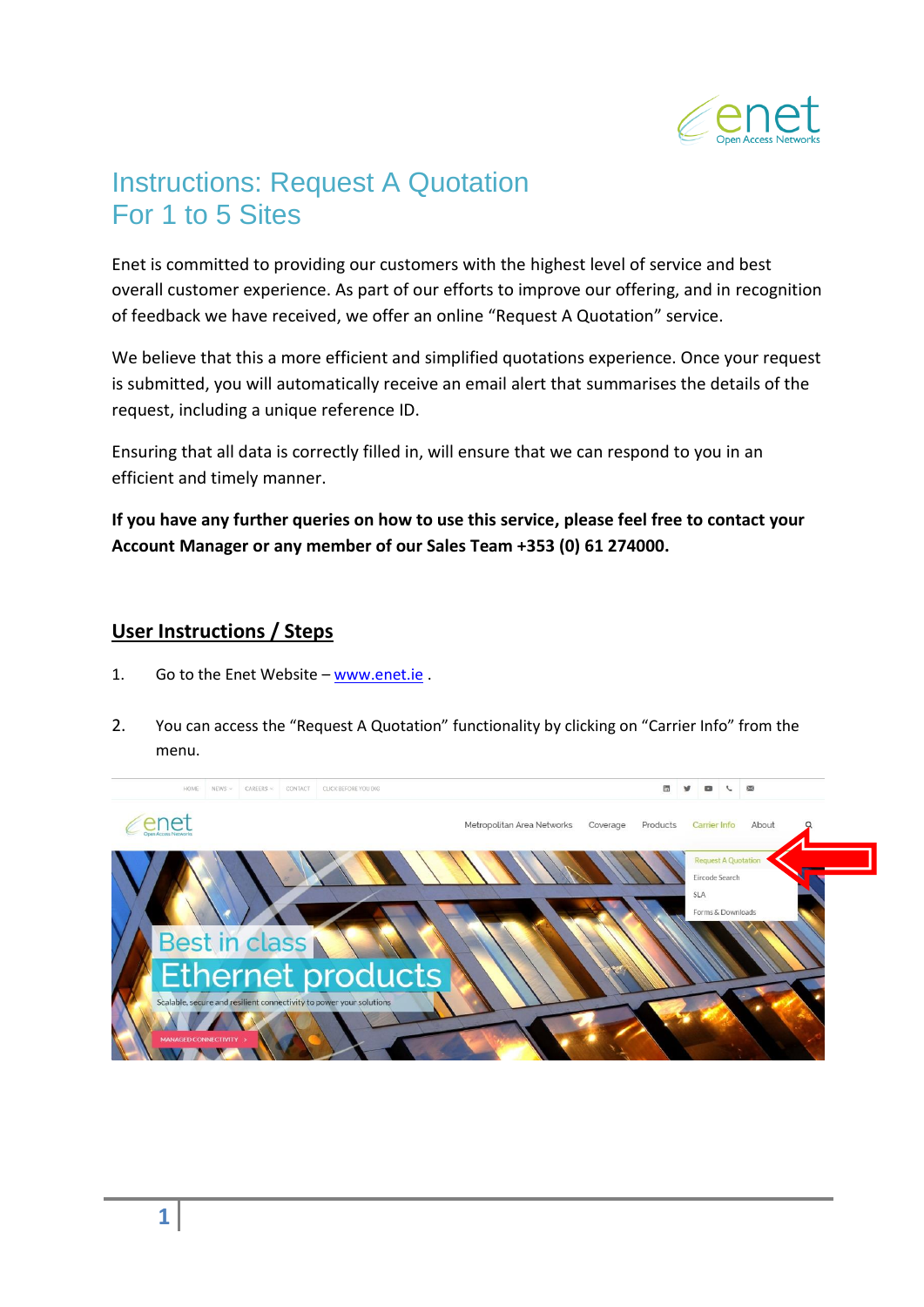## 3. This will bring you into a new page.



| Multisite Request (xls) | Instructions (pdf) |
|-------------------------|--------------------|
| $6+$ Sites              | 6+ Sites           |

In this new page, you have the option to select:

- An online form for 1 to 5 Sites;
- A downloadable form for 6+ Sites.
- 4. For the purposes of this example, we will choose the "Online Form" option.



## For 1 to 5 Sites

If you are a Carrier and require a quotation for up to 5 sites, then please select the "Online Form For 1 to 5 Sites" option below, and complete the online form. Note: the form must be completed independently for each site.

If you would like to download a set of instructions on how to complete this form, then please select "Instructions (1 to 5)".

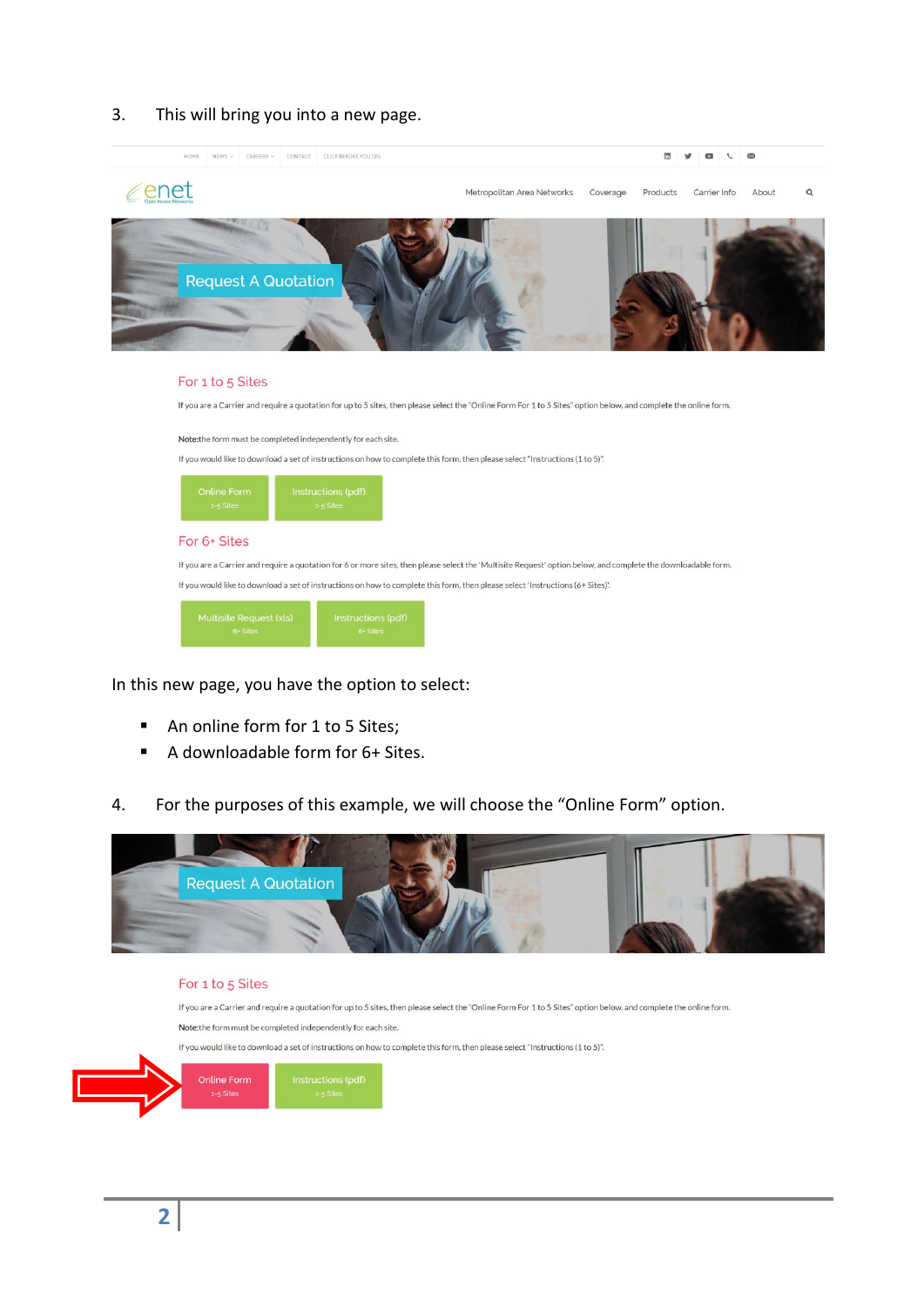5. The following page will be displayed. Please fill out the form, recognising that the mandatory fields (\*) need to be completed, before clicking, "Submit".

| <i>c</i> enet                         |                                                                                                                            | Metropolitan Area Networks Coverage<br>Products<br>Carrier Info                                                  |
|---------------------------------------|----------------------------------------------------------------------------------------------------------------------------|------------------------------------------------------------------------------------------------------------------|
| Carrier - Request A Quotation         |                                                                                                                            |                                                                                                                  |
| <b>CARRIER:</b> *                     | <b>CARRIER CONTACT FIRST NAME:</b> *                                                                                       | <b>CARRIER CONTACT LAST NAME:</b>                                                                                |
|                                       |                                                                                                                            |                                                                                                                  |
| <b>CARRIER CONTACT EMAIL ADDRESS:</b> | <b>CARRIER CONTACT PHONE NUMBER:</b>                                                                                       | <b>CARRIER ACCOUNT MANAGER:</b>                                                                                  |
| USE:                                  | <b>SERVICE TYPE:</b>                                                                                                       | PRODUCT:"                                                                                                        |
| $-None-$                              | --None--<br>٧                                                                                                              | --none--                                                                                                         |
| TERM:*                                |                                                                                                                            | 100Mb Metro<br>100Mb National<br>10G Metro<br>$A \cap \mathcal{F}^{\alpha} \rightarrow I \rightarrow L^{\alpha}$ |
| $-$ none $-$<br>12                    | $\mathbb A$<br>u                                                                                                           | <b>END CUSTOMER USE:</b>                                                                                         |
| 24<br>36                              | $\overline{\phantom{a}}$                                                                                                   | --None--                                                                                                         |
| $\Lambda$                             |                                                                                                                            |                                                                                                                  |
| <b>DESCRIPTION</b>                    |                                                                                                                            |                                                                                                                  |
| END CUSTOMER (A END) *                |                                                                                                                            | END CUSTOMER ADDRESS (A END) *                                                                                   |
| <b>COUNTY (A END) *</b>               |                                                                                                                            |                                                                                                                  |
|                                       | $\ddot{\phantom{0}}$                                                                                                       |                                                                                                                  |
| X CO-ORDINATE:                        | MAN:                                                                                                                       |                                                                                                                  |
|                                       |                                                                                                                            |                                                                                                                  |
| NAME (B END) *                        | Y CO-ORDINATE:                                                                                                             |                                                                                                                  |
|                                       | ADDRESS (B END) *                                                                                                          |                                                                                                                  |
| COUNTRY / COUNTY (B END) *            |                                                                                                                            |                                                                                                                  |
| $-None-$                              | $\overline{\mathbf{v}}$                                                                                                    |                                                                                                                  |
| <b>B END X CO-ORDINATE:</b>           |                                                                                                                            |                                                                                                                  |
|                                       | <b>B END Y CO-ORDINATE:</b>                                                                                                |                                                                                                                  |
| ENTER THE TEXT FROM THE IMAGE         |                                                                                                                            |                                                                                                                  |
|                                       | BY SUBMITTING THIS FORM YOU ARE CONSENTING TO ENET PROCESSING YOUR PERSONAL DATA OUTLINED IN THE COOKIES & PRIVACY POLICY. |                                                                                                                  |
| Submit                                |                                                                                                                            |                                                                                                                  |